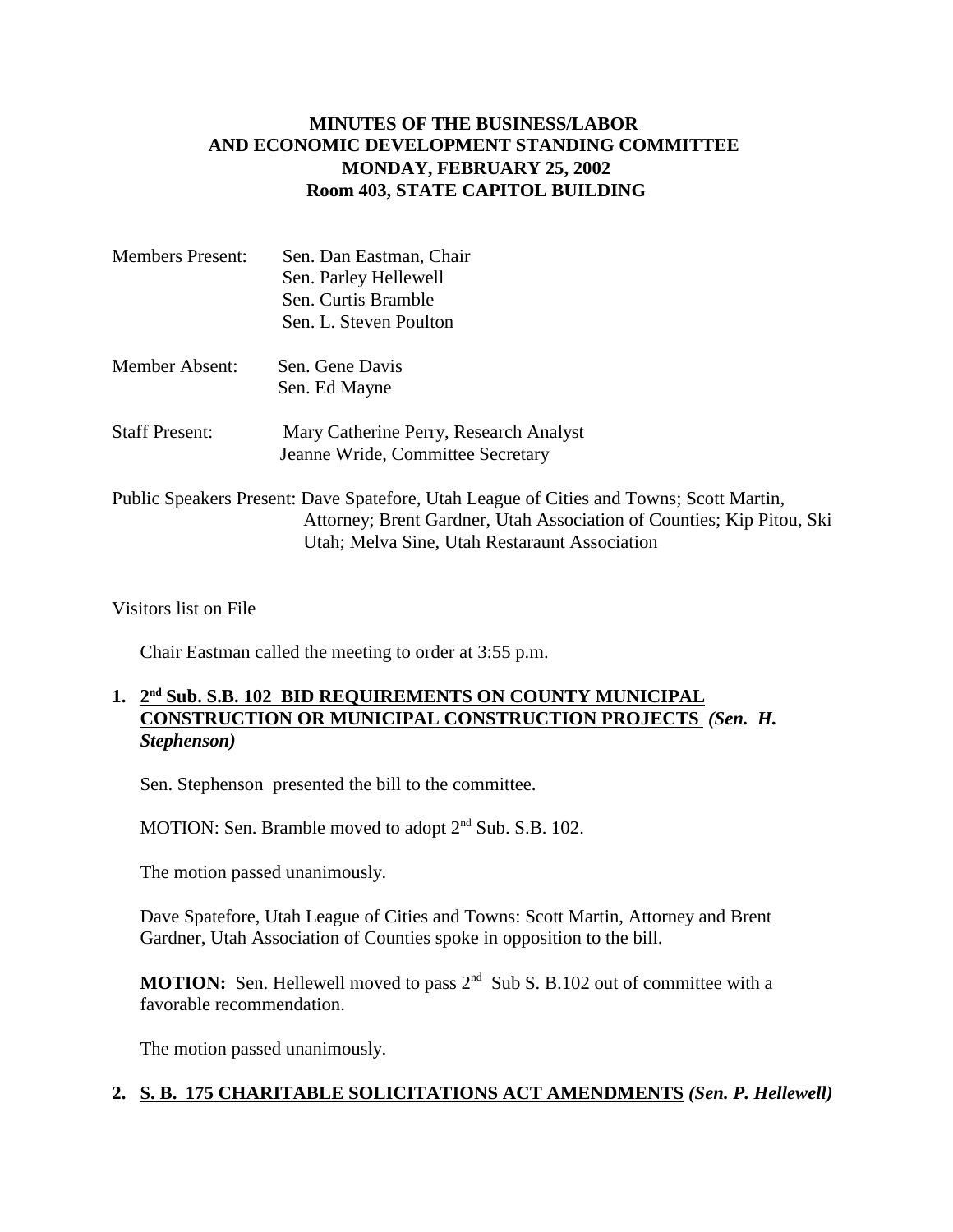Minutes Business, Labor and Economic Development Standing Committee February 25, 2002 Page 6

Sen. Hellewell requested the bill be sent back to rules.

**MOTION:** Sen. Hellewell moved to send S. B. 175 back to rules.

The motion passed unanimously.

# **3. H. B. 202 RECONVEYANCE OF TRUST DEED OR RELEASE OF MORTGAGE (Rep. T. Hatch)**

Rep. Hatch presented the bill to the committee.

**MOTION:** Sen. Bramble moved to pass H. B. 202 out of committee with a favorable recommendation.

The motion passed unanimously.

#### **4. 2ND Sub. H.B. 34 TOURISM AMENDMENTS ( Rep. S. Allen)**

Rep. Allen presented the bill to the committee.

Brent Gardner, Utah Association of Counties, spoke to the bill. Kip Pitou, Ski Utah and Melva Sine, Utah Restaurant Association spoke in favor of the bill.

**MOTION:** Sen. Hellewell moved to pass 2<sup>nd</sup> Sub. H. B. 34 out of committee with a favorable recommendation.

The motion passed unanimously.

**MOTION:** Sen. Bramble moved to adjourn.

The motion passed unanimously.

Chair Eastman adjourned the meeting at 8:50 a.m.

l

Minutes recorded by Jeanne Wride, Secretary

Sen. Dan Eastman, Chair